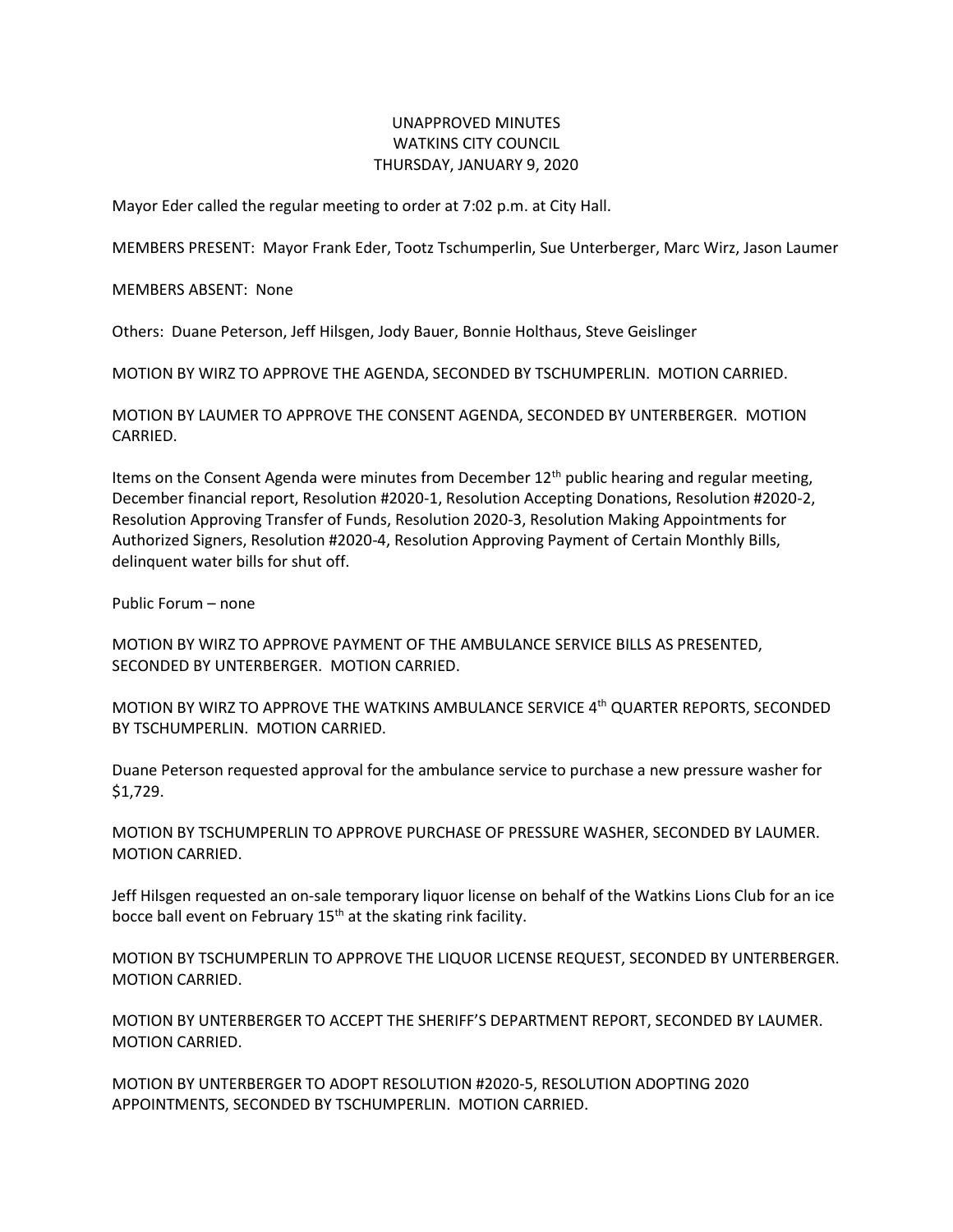## **2020 APPOINTMENTS**

Acting Mayor – Kathleen Tschumperlin Street Commissioner – Kathleen Tschumperlin Water Commissioner – Jason Laumer Sewer Commissioner – Marc Wirz Police Commissioner – Sue Unterberger Depositing Bank – Farmers State Bank of Watkins Northland Securities Animal Control Officer –Meeker County Sheriff's Office Emergency Management Director – Meeker County Sheriff's Office Official Newspaper – Tri-County News, Kimball MN City Attorney – Daniel Zimmermann and Boe Piras– Willenbring Law Office Prosecuting Attorney – Meeker County Attorney Election Clerk – Deb Kramer Weed Inspector – Frank Eder The appointed Water Commissioner, the City Clerk and the Public Works Director shall also serve on the Eden Valley-Watkins Joint Water Commission Board. Watkins Board of Adjustments – Sue Unterberger: 1/1/2020 to 1/1/2023 Marc Wirz: 1/1/2020 to 1/1/2023 Watkins Planning Commission – Jason Laumer: 1/1/2020 to 1/1/2023 Sara Krippner: 1/1/2020 to 1/1/2023

Watkins Economic Development Authority – one vacancy exists

MOTION BY WIRZ TO ADOPT RESOLUTION #2020-6, RESOLUTION AUTHORIZING SIGNATURE STAMPS FOR MAYOR AND ACTING MAYOR, SECONDED BY LAUMER. MOTION CARRIED.

The annual fire protection meeting will be Wednesday, February 12<sup>th</sup> at 8 p.m. at the Fire Hall.

Council approved to advertise for the EDA board vacancy.

MOTION BY LAUMER TO APPROVE THE PAY EQUITY REPORT, SECONDED BY TSCHUMPERLIN. MOTION CARRIED.

MOTION BY WIRZ TO APPROVE THE PURCHASE OF A COLORED PRINTER FOR CITY HALL, SECONDED BY UNTERBERGER. MOTION CARRIED.

Council approved for Forest Prairie Township to hold their election and annual meeting at City Hall on March 10<sup>th</sup>.

Kramer reported the Workforce Housing Grant application was submitted in December. Award announcements should be in March-April.

MOTION BY LAUMER TO APPROVE PAYMENT OF THE BILLS AS PRESENTED, SECONDED BY WIRZ. MOTION CARRIED.

Next regular meeting will be Thursday, February  $13<sup>th</sup>$  at 7 p.m.

MOTION BY TSCHUMPERLIN TO ADJOURN THE MEETING, SECONDED BY UNTERBERGER. MOTION CARRIED.